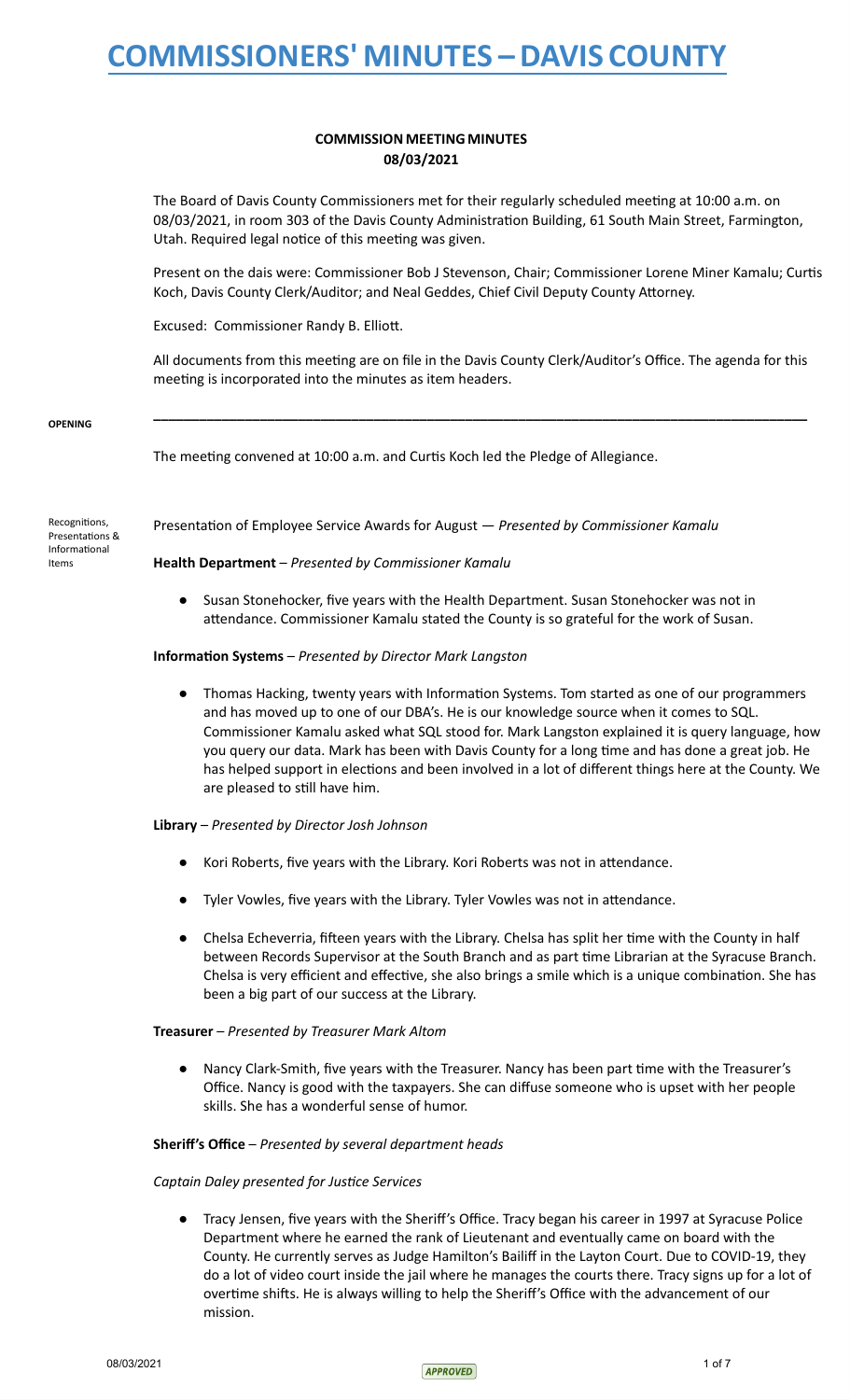# *Captain West presented for the Patrol Division*

- Reegan Thurston, five years with the Sheriff's Office. Reegan Thurston was not in attendance. Captain West advised Reegan just transitioned from the courts to patrol and is in firearms training today.
- Neil Major, twenty years with the Sheriff's Office. Neil Major was not in attendance. Captain West stated Neil has retired and was a great asset to our department.

*Captain Boydston presented for the Corrections Division*

- Darrin Rubens, five years with the Sheriff's Office. It has been a challenging year in the pandemic working in corrections with all the changes we have made. Deputy Rubens has done it and I've never heard one complaint about all the changes. His Sergeant says only good things about Deputy Rueben. We look forward to great things from him.
- Brian Lundgren, Five years with the Sheriff's Office. Brian Lundgren was not in attendance.

### *Sheriff Sparks Presented for 911 Emergency*

● Cynthia Archbold, thirty years with the Sheriff's Office. Sheriff Sparks said Cynthia is a delight to be around. She has done great service. He stated he can't imagine the lives that she has saved over those 30 years. Cynthia Archbold was not in attendance.

Commissioner Kamalu expressed gratitude for everyone's service in the County.

| <b>PUBLIC</b><br><b>COMMENTS</b> |                                                                                                                                                                                                                                 |
|----------------------------------|---------------------------------------------------------------------------------------------------------------------------------------------------------------------------------------------------------------------------------|
|                                  | The public was invited to make comments to the Commission. No comment was made.                                                                                                                                                 |
| <b>Public Hearing</b>            | Public Hearing regarding sale of surplus real property - Presented by Community and Economic<br>Development Director Kent Andersen                                                                                              |
|                                  | This public hearing is following up from a July 6th meeting where the Davis County Commission made a<br>motion to authorize the publishing of the notice of sale of surplus real property. There are three separate<br>parcels: |
|                                  | Tax ID 07-080-0129 Davis Park Driving Range located at 650 S US Highway 89 in Fruit Heights                                                                                                                                     |
|                                  | Tax ID 08-024-0041 located at 700 W 1900 South in Kaysville<br>2.                                                                                                                                                               |
|                                  | Tax ID 12-106-0060 located on the Syracuse Drain at 3400 S 1500 West in Syracuse<br>3.                                                                                                                                          |
|                                  |                                                                                                                                                                                                                                 |

Commissioner Stevenson opened the public hearing. No comment was made.

Commissioner Stevenson announced the Commission will not be taking action on this.

Motion to Close Public Hearing: Com. Stevenson Seconded: Com. Kamalu All voted Aye

**Public Hearing Public Hearing regarding additional 2021 budget appropriation requests and adjustments** -*Presented by Chief Deputy Auditor Heidi Voordeckers*

> The first item is an Amendment to the General Fund, Fund 10, recognizing additional EMS grant revenues associated with contract 2019-487-A, Totaling \$3,525. Expenditures \$3,525.

> The Legal Defenders have received the IDC Grant for partial wage reimbursement. \$28,400 in state grant revenues with associated payroll items of \$28,400 for wages. Benefits are the County's responsibility, totaling \$14,583. Note, these are prorated amounts through the end of 2021.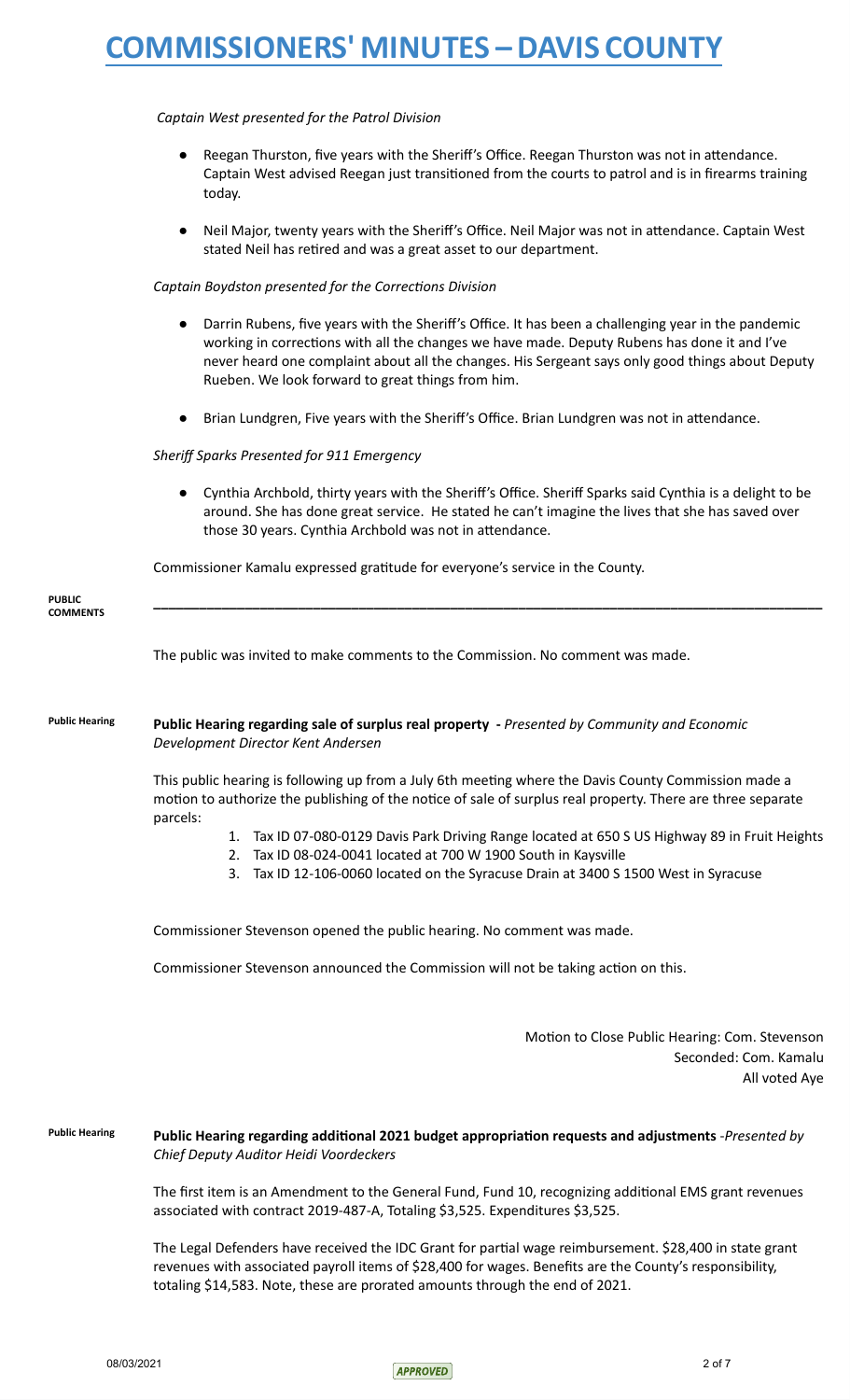Fund 63 is a reclassification of one of our vacant positions from a Maintenance Worker II to a Journey Maintenance Specialist. The cost of making that change through 2021 will be \$6,500 for wages and \$2,500 for benefits.

We received the distribution from the State and Local Recovery Funds (SLFRF) of \$34,500.00 last week. This is a distribution and assignment to programming, which will cost \$525,417. This is for positions and the capacity to address the Justice System backlog as the courts have come back online.

Request for three new contracted Legal Defender positions at a cost of \$37,500, each through the end of 2021.

Request for wages for a contracted Social Worker in the amount of \$41,667. \$4,500 for equipment for the Legal Defender's Office to support those positions.

Request for two new Senior Attorneys in the Attorney's Office at a combined cost of \$140,000 for wages and benefits.

\$50,000 wages and benefits for an Attorney I. \$41,667 in wages and benefits for a Paralegal. \$8,333 for a part time Law Clerk. \$24,000 for equipment to support those new positions.

\$70,833 in wages and benefits for two case managers in Pre-Trial. \$4,000 for equipment for those new positions.

Commissioner Stevenson opened up the Public Hearing. No comments were made.

Motion to Close Public Hearing: Com. Stevenson Seconded: Com. Kamalu All voted Aye

**BUSINESS/ ACTION**

Resolution #2021-0353 for additional 2021 budget appropriation requests and adjustments to revenues including funding for additional positions to address Justice System case backlog due to COVID19 using State and Local Fiscal Recovery Funds (SLRF).

**1. Resolution #2021-0353 for additional 2021 budget appropriation requests and adjustments to revenues including funding for additional positions to address Justice System case backlog due to COVID19 using State and Local Fiscal Recovery Funds (SLRF)** — *Presented by Clerk/Auditor Curtis Koch*

**\_\_\_\_\_\_\_\_\_\_\_\_\_\_\_\_\_\_\_\_\_\_\_\_\_\_\_\_\_\_\_\_\_\_\_\_\_\_\_\_\_\_\_\_\_\_\_\_\_\_\_\_\_\_\_\_\_\_\_\_\_\_\_\_\_\_\_\_\_\_\_\_\_\_\_\_\_\_\_\_\_\_\_\_\_\_\_\_**

Curtis Koch commented on the 2021 budget appropriation and adjustments to revenues public hearing stating, for the record, this was the public hearing and the public notice has taken place. He detailed that the significant portion of the \$525,417 is related to our State and Local Recovery Funds (SLFRF). There are significant requirements. In this instance, this is a direct result of the pandemic and we need to act with expedience so we have moved forward with funding those positions. Moving forward, we will seek additional public comment on the spending of those funds.

[The contract period is 08/03/2021 to 12/31/2021. The payable amount is \$23,583. ]

Commissioner Kamalu commented that having jury trials delayed for so long has certainly impacted the entire system. She thanked those doing their best to help the individuals impacted.

> Motion to Approve: Com. Stevenson Seconded: Com. Kamalu All voted Aye

**Animal Control**

Amendment #2019-0506-A of agreement with Sydnee's Pet Grooming for pet adoptions.

**2. Amendment #2019-0506-A of agreement with Sydnee's Pet Grooming for pet adoptions** — *Presented by Interim Deputy Director Ashleigh Young*

This Amendment is to have off-site adoption partners reflect the slight increase to the County's adoption fees. The contract period is 07/22/2021 to 09/22/2022.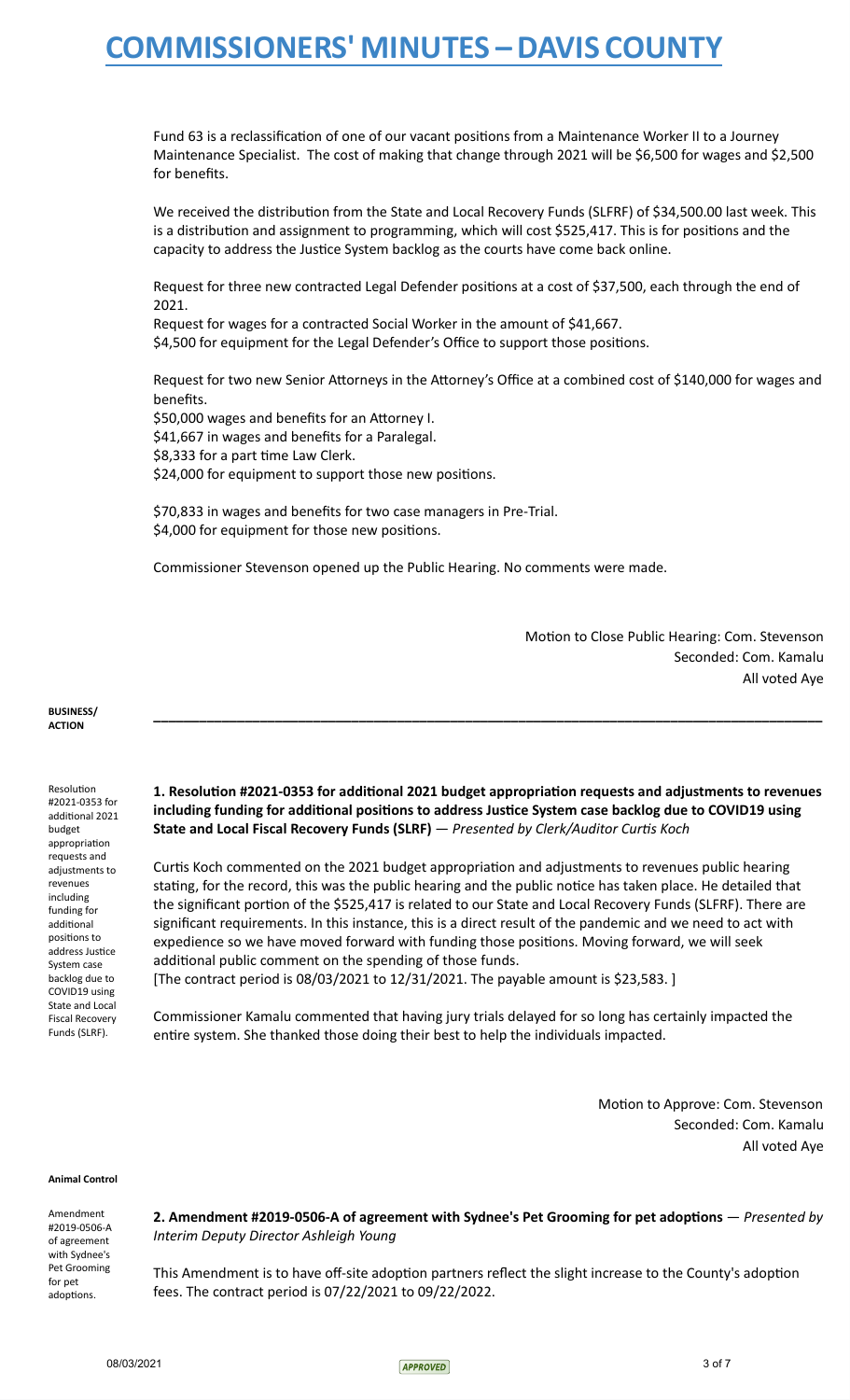Motion to Approve: Com. Stevenson Seconded: Com. Kamalu All voted Aye

#### **Clerk/Auditor**

Ordinance repealing and replacing chapter 2.36 of the Davis County Code Regarding Records Access and Management.

## **3. Ordinance repealing and replacing chapter 2.36 of the Davis County Code Regarding Records Access and Management** — *Presented by Chief Deputy Brian MCKenzie*

Commissioner Stevenson advised the Ordinance repealing and replacing Chapter 2.36 has been tabled per the request made in the prior Work Session meeting in order to refine the Ordinance.

> Motion to Table item 3: Com. Kamalu Seconded: Com. Stevenson All voted Aye

#### **CED**

Agreement #2021-0354 with Cheyenne Twitchell to assist the Tourism department with digital marketing needs and other marketing tasks.

**4. Agreement #2021-0354 with Cheyenne Twitchell to assist the Tourism department with digital marketing needs and other marketing tasks** — *Presented by Director Kent Andersen*

This item was introduced with no further discussion. The contract period is 08/03/2021 to 01/31/2022. The payable amount is \$3,000.

> Motion to Approve: Com. Kamalu Seconded: Com. Stevenson All voted Aye

### **Health**

Agreement #2021-0355 with the Utah Department of Health for Integrated Viral Hepatitis Surveillance and Prevention activities funding.

**5. Agreement #2021-0355 with the Utah Department of Health for Integrated Viral Hepatitis Surveillance and Prevention activities funding** — *Presented by Director Brian Hatch*

This item was introduced with no further discussion. The contract period is 05/01/2021 to 04/30/2026. The receivable amount is \$7,035.

Amendment # 2018-0018-C to agreement with Worldwide Environmental Products (WEP). **6. Amendment #2018-0018-C to agreement with Worldwide Environmental Products (WEP) for the services provided during the 2022 calendar year** — *Presented by Director Brian Hatch*

This item was introduced with no further discussion. The contract period is 08/03/2021 to 12/31/2022. The payable amount is \$126,000.

Amendment #2012-0035-Bto contract with Worldwide Environmental Products (WEP).

**7. Amendment #2012-0035-B to contract with Worldwide Environmental Products (WEP) to provide analyzers and vehicle information database and set the fee amount collected by WEP** — *Presented by Director Brian Hatch*

Brian Hatch advised that with this contract, Worldwide Environmental receives a fee for every test provided in the County as reimbursement. The contract period is 08/03/2021 to 12/31/2022.

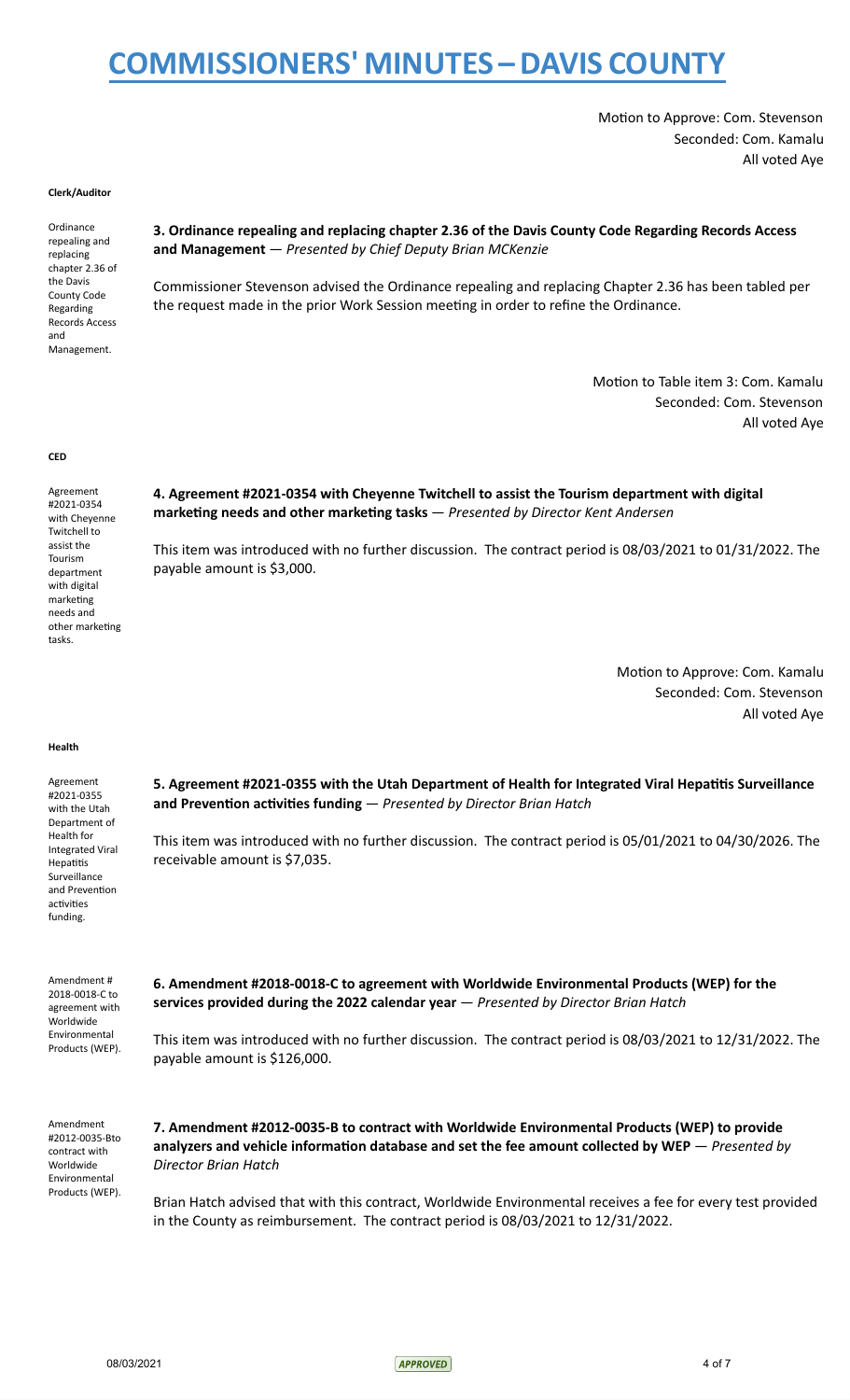Motion to Approve items 5-7: Com. Kamalu Seconded: Com. Stevenson All voted Aye

#### **Sheriff**

Ratification of amendment #2020-0502-B to the 2021 Annual Operating and Financial Plan with the USDA, Forest Service to increase funding for law enforcement services.

Agreement #2021-0356 with Utah State Parks and Recreation.

**8. Ratification of amendment #2020-0502-B to the 2021 Annual Operating and Financial Plan with the USDA, Forest Service to increase funding for law enforcement services** — *Presented by Chief Deputy Susan Poulsen*

Susan Poulsen stated the previous contract was for \$11,000. This amendment is for a one time increase of \$13,600 for a total of \$24,600 for the year.

Commissioner Kamalu asked if there was a reason provided for this one time increase. Susan Poulsen answered, stating they had excess funding and have chosen to distribute that. The contract period is 10/01/2020 to 09/30/2025. The receivable amount is \$13,600.

**9. Agreement #2021-0356 with Utah State Parks and Recreation for NCIC HIT Confirmations** — *Presented by Chief Deputy Susan Poulsen*

Susan Poulsen clarified a HIT Confirmation is a positive response indicating the records have been found active in the National Crime Information Center. A HIT means the record is active and action needs to be taken on a stolen vehicle or an individual who is wanted nationally, for example. The contract began 7/1/2021.

**Training** reimbursement agreement #2021-0357 for Special Functions and Basic Corrections Academy.

**Training** reimbursement agreement #2021-0358 for law enforcement officer training.

**10. Training reimbursement agreement #2021-0357 for Special Functions and Basic Corrections Academy** — *Presented by Chief Deputy Susan Poulsen*

This contract will include wages, benefits and training costs. The contract period is 08/03/2021 to 08/03/2023. The receivable amount is \$16,338.

**11. Training reimbursement agreement #2021-0358 for law enforcement officer training including wages, benefits and training costs** — *Presented by Chief Deputy Susan Poulsen*

This item was introduced with no further discussion. The contract period is 08/03/2021 to 08/03/2023. The receivable amount is \$16,246.30.

Commissioner Kamalu asked if we are no longer providing the names of those officers under contract. Curtis Koch answered her question by explaining that Law Enforcement records are protected, therefore, we are leaving the names of officers or future officers off of the public agenda.

Interlocal Agreement 2021-0359 with Bountiful City, Clearfield City, and Layton City.

**12. Interlocal Agreement #2021-0359 with Bountiful City, Clearfield City, and Layton City regarding shared public safety information system and virtual consolidation of dispatch services** — *Presented by Chief Deputy Susan Poulsen*

This item was introduced with no further discussion. The contract period is 08/03/2021.

Motion to Approve items 8-12: Com. Stevenson Seconded: Com. Kamalu All voted Aye

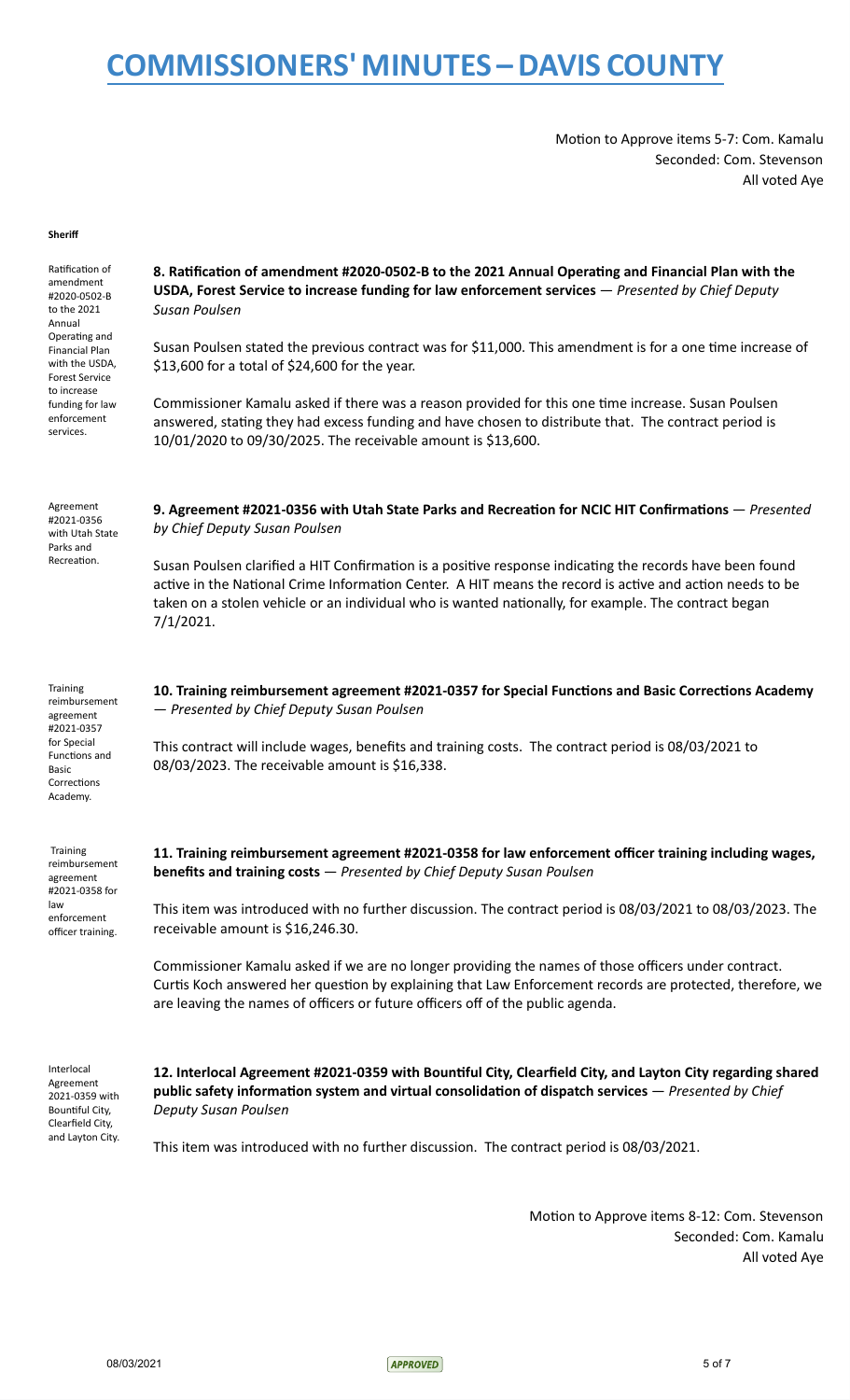#### **Treasurer**

Amendment #2016-0194-A to the Request for Electronic Account from Valley View Golf Course to process event registrations online through Stripe.

Amendment #2016-0194-B to the Request for Electronic Account from Davis Park Golf Course to process event registrations online through Stripe.

**13. Amendment #2016-0194-A to the Request for Electronic Account from Valley View Golf Course to process event registrations online through Stripe** — *Presented by Treasurer Mark Altom*

Items 13 are 14 are agreements to enter into a subcontract with Stripe to process registrations for golf events for Davis Park Golf Course and Valley View Golf Course. These fee percentages are estimated by the volume of past events.

**14. Amendment #2016-0194-B to the Request for Electronic Account from Davis Park Golf Course to process event registrations online through Stripe** — *Presented by Treasurer Mark Altom*

Commissioner Kamula read the terms, noting both are several year contracts. The contract period for both Valley View and Davis Park Golf Courses is 08/03/2021 to 12/31/2026. The payable amount is \$1,400.

**\_\_\_\_\_\_\_\_\_\_\_\_\_\_\_\_\_\_\_\_\_\_\_\_\_\_\_\_\_\_\_\_\_\_\_\_\_\_\_\_\_\_\_\_\_\_\_\_\_\_\_\_\_\_\_\_\_\_\_\_\_\_\_\_\_\_\_\_\_\_\_\_\_\_\_\_\_\_\_\_\_\_\_\_\_\_\_\_**

Motion to Approve items 13 and 14: Com. Kamalu Seconded: Com. Stevenson All voted Aye

**CONSENT ITEMS**

Indigent Hardship Abatement Register

Meeting Minutes

**Indigent Hardship Register**

Motion to deny and hold a hearing: Com. Kamalu Seconded: Com. Stevenson All voted Aye

# Commission

**Meeting Minutes**

Meeting Minutes for June 29, 2021 and July 6, 2021 as well as the Work Session Minutes for July 20, 2021, were presented for approval.

> Motion to Approve: Com. Kamalu Seconded: Com. Stevenson All voted Aye

Commissioner Kamalu moved to recess to the Board of Equalization. Commissioner Stevenson seconded the motion. All voted Aye.

**\_\_\_\_\_\_\_\_\_\_\_\_\_\_\_\_\_\_\_\_\_\_\_\_\_\_\_\_\_\_\_\_\_\_\_\_\_\_\_\_\_\_\_\_\_\_\_\_\_\_\_\_\_\_\_\_\_\_\_\_\_\_\_\_\_\_\_\_\_\_\_\_\_\_\_\_\_\_\_\_\_\_\_\_\_\_\_\_**

**BOARD OF EQUALIZATION**

Property Tax Register

Property Tax Register matters were presented by Curtis Koch, Davis County Clerk/Auditor, as follows:

# **Auditor's Adjustments:**

# **Tax Exempt Requests:**

• Three parcels with the recommendation for partial approval of exemption and the recommendation to deny a portion of those same parcels as they are not for exclusive use in the 2021 tax year

- Two parcels were recommended for exemption
- **Abatements:**
- Three abatements with the recommendation to deny
- **Corrections:**
- Twelve Veteran Exemption Tax Abatements
- One exemption for a property owned by another governmental entity

08/03/2021 6 of 7